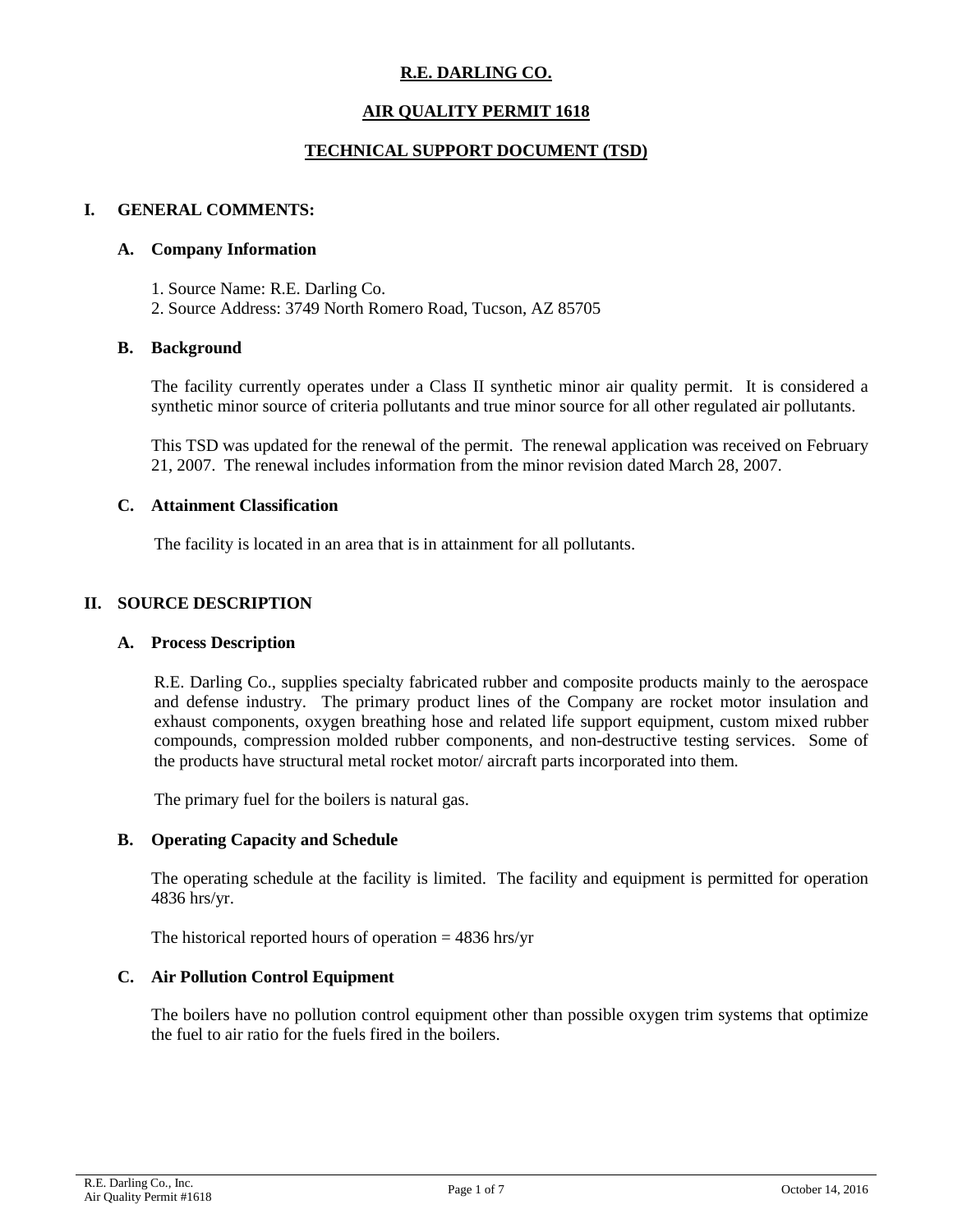# **III. REGULATORY HISTORY**

The facility is currently in compliance with all Title 17 Pima County Code requirements.

#### **IV. EMISSIONS ESTIMATES**

The following table outlines the facilities potential and controlled emissions.

| <b>Pollutant</b>              | <b>Potential Plant</b><br><b>Emissions</b><br>(tons/yr) | <b>Actual Plant</b><br><b>Emissions</b><br>(tons/yr) |
|-------------------------------|---------------------------------------------------------|------------------------------------------------------|
| Individual HAPs<br>(TCE only) | 9.90                                                    | 9.90                                                 |
| HAPs (Total)                  | 33.88                                                   | 18.71                                                |
| VOC (Total)                   | 33.93                                                   | 18.73                                                |

| <b>Potential Emissions from Fuel Burning Equipment (Natural Gas)</b> |           |           |          |          |                 |             |             |
|----------------------------------------------------------------------|-----------|-----------|----------|----------|-----------------|-------------|-------------|
| $PM_{2.5}$                                                           | $PM_{10}$ | <b>PM</b> | $\bf CO$ | $NO_{x}$ | SO <sub>2</sub> | <b>VOCs</b> | <b>HAPS</b> |
| 0.14                                                                 | 0.14      | 0.14      | . . 53   | 1.82     | 0.01            | 0.10        | 0.03        |

The facility is limited to not use more than 19,800 (lbs) per year (1626 gals) of Trichloroethylene (TCE) in the solvent vapor degreaser and parts cleaning process combined per 12-month period. Using any more than this limitation would result in the facility becoming a major source designation and thus subject to more stringent monitoring, recordkeeping and testing requirements.

Furthermore, the facility is limited to consume no more than the following product/constituent per 12 month period.

| <b>Product/Constituent</b> | Use (lbs/yr) | Use $(gal/yr)$ |
|----------------------------|--------------|----------------|
| Chemlock 205               | 1300         | 162.5          |
| Chemlock 234B(NW)          | 2270         | 253.6          |
| Chemlock 234X(NW)          | 5400         | 675            |
| Chemlock 238 (NW)          | 1300         | 162.5          |
| Chemlock 607               | 1670         | 241.0          |
| Chemglaze Z001             | 20           | 2.6            |
| Chemlock 402               | 20           | 2.0            |
| Methanol                   | 2500         | 378.2          |
| Toluene                    | 6900         | 950.4          |
| Xylene                     | 278          | 34.8           |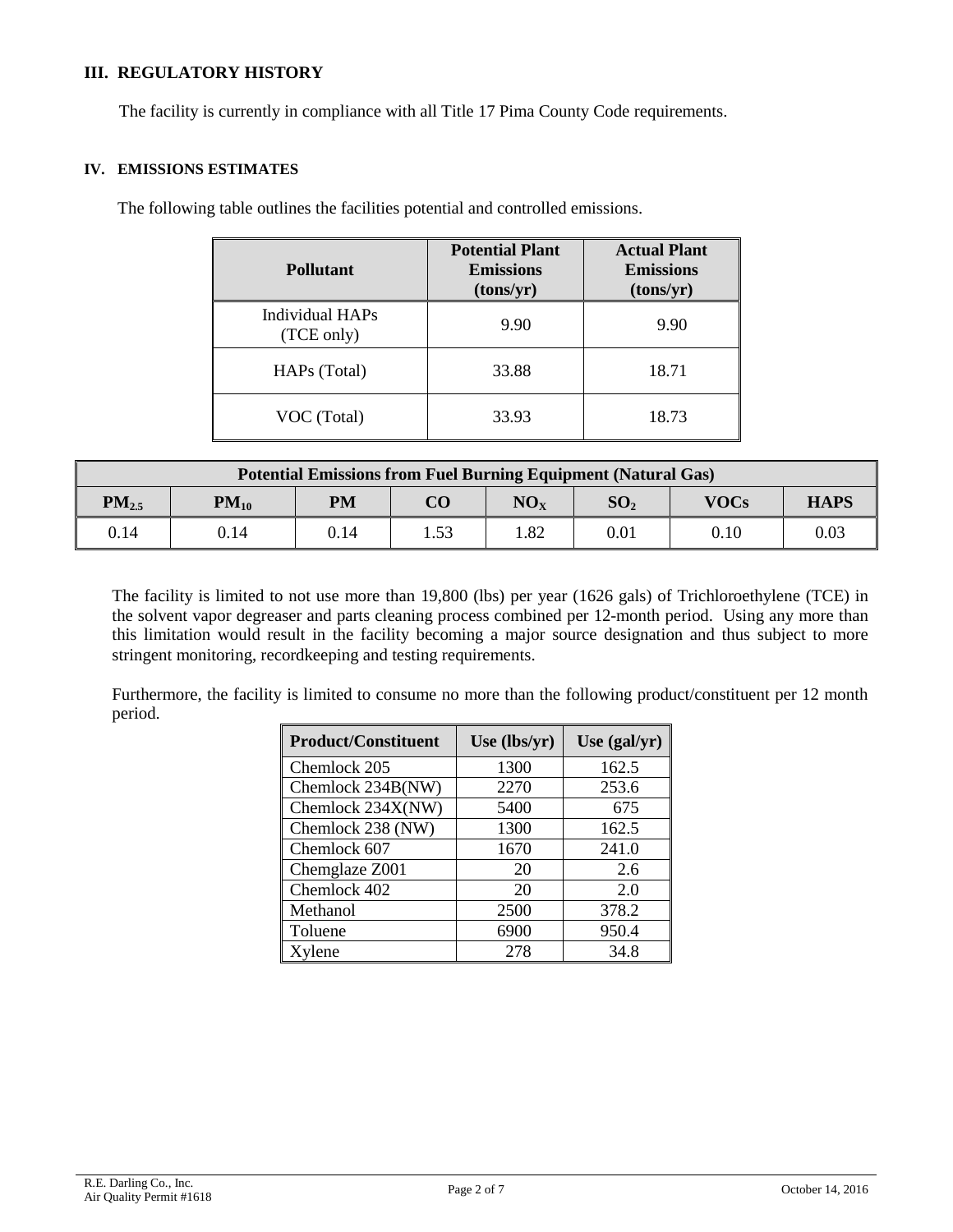## **V. APPLICABLE REQUIREMENTS**

### **Requirements Specifically Identified as Applicable:**

Code of Federal Regulations, Title 40 Part 60

Subpart A: General Provisions. 60.7(a)(1), 60.7(a)(3), 60.7(a)(4), 60.7(b), 60.7(f), 60.7(f)(3), 60.8(a), 60.8(b), 60.8(c), 60.8(d), 60.8(e), 60.8(f), 60.11(d), 60.11(g), 60.12, and 60.15

### Code of Federal Regulations, Title 40 Part 63

Subpart T National Emission Standards for Halogenated Solvent Cleaning Appendix A to Subpart T of Part 63 – Test of Solvent Cleaning Procedures **40 CFR, Part 63 Standards of Performance for New Stationary Sources**

| Subpart A  | <b>General Provisions</b>                     |
|------------|-----------------------------------------------|
| Appendix A | <b>Test Methods</b>                           |
| Appendix B | General Provisions Applicability to Subpart T |

### **Pima County Code Title 17, Chapter 17.12 – Permits and Permit Revisions**

### **Article I – General Provisions**

| 17.12.010 | <b>Statutory Authority</b>                            |
|-----------|-------------------------------------------------------|
| 17.12.020 | Planning, Constructing, or Operating Without a Permit |
| 17.12.040 | Reporting requirements                                |
| 17.12.045 | Test methods and procedures                           |
| 17.12.050 | Performance tests                                     |
| 17.12.080 | Permit Display or Posting                             |

### **Article II – Individual Source Permits**

| 17.12.165 | Permit application processing procedures for Class II and Class III permits |  |  |  |  |
|-----------|-----------------------------------------------------------------------------|--|--|--|--|
|-----------|-----------------------------------------------------------------------------|--|--|--|--|

- 17.12.185 Permit contents for Class II and Class III permits
- 17.12.190 Permits containing synthetic emission limitations and standards
- 17.12.235 Facility Changes that require a permit revision
- 17.12.240 Procedures for certain changes that do not require a permit revision Class II or Class III
- 17.12.255 Minor Permit Revision
- 17.12.260 Significant Permit Revision
- 17.12.270 Permit Reopenings Revocation and reissuance Termination
- 17.12.350 Material permit condition

### **Article VI – Individual Source Permits**

17.12.520 Fees related to Class II and Class III permits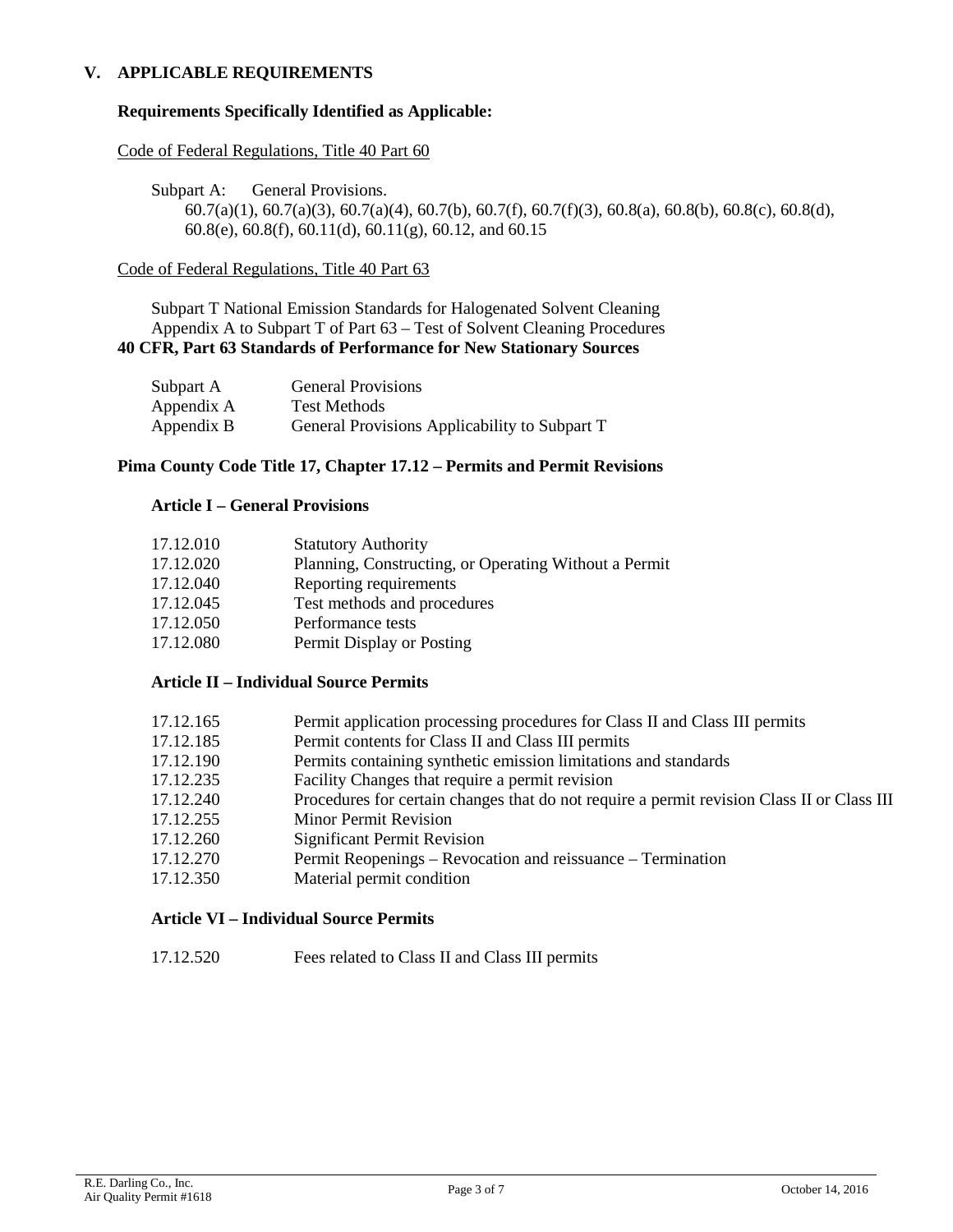# **Pima County Code Title 17, Chapter 17.16 – Emission Limiting Standards**

# **Article I – General Provisions**

| 17.16.010 | Local rules and standards; Applicability of more than one standard |
|-----------|--------------------------------------------------------------------|
| 17.16.020 | Noncompliance with applicable standards                            |
| 17.16.030 | Odor limiting standards                                            |

### **Article II – Visible Emission Standards**

| 17.16.040 | Standards and applicability (includes NESHAP) |
|-----------|-----------------------------------------------|
| 17.16.050 | Visibility limiting standard                  |

### **Article IV – New and Existing Stationary Source Performance Standards**

| 17.16.130 | Applicability                                                                  |
|-----------|--------------------------------------------------------------------------------|
| 17.16.165 | Standards of performance for fossil-fuel fired industrial commercial equipment |
| 17.16.340 | Standards of performance for stationary rotating machinery                     |
| 17.16.430 | Standards of performance for unclassified sources                              |

### **Pima County Code Title 17, Chapter 17.20 – Emissions Source Testing and Monitoring**

| 17.20.010 | Source sampling, monitoring and testing |
|-----------|-----------------------------------------|
| 17.20.040 | Concealment of emissions                |

## **Pima County Code Title 17, Chapter 17.24:**

| 17.24.020 | Record keeping for compliance determination |
|-----------|---------------------------------------------|
|-----------|---------------------------------------------|

# **VI. PERMIT CHANGES and APPLICABILITY DETERMINATIONS**

### **A. Permit and Permit Summary**

The Specific Conditions have been organized into permit sections specific to the equipment and source categories.

### **B. General Applicability (Category 1):**

This Section of the permit provides a reference for the applicability of the affected sources and PCC and federal rules that apply to the facility and operations, and to help organize the permit sections. Specific applicability conditions for the permitted facility sources are provided in Category 6.

### **C. Facility-Wide Operations (Category 2):**

This Section incorporates the facility wide provisions applicable to all sources at the facility and is used to streamline provisions applicable to the specific sources and operations in other sections of the permit to include the following: Operating Restrictions, general control standards, materials handling standards, odor limiting standards, opacity standards, visibility limiting standards, and asbestos requirements for demolition and renovation activities. This Section also incorporates the facility-wide provisions for monitoring, recordkeeping, reporting, facility changes, and testing.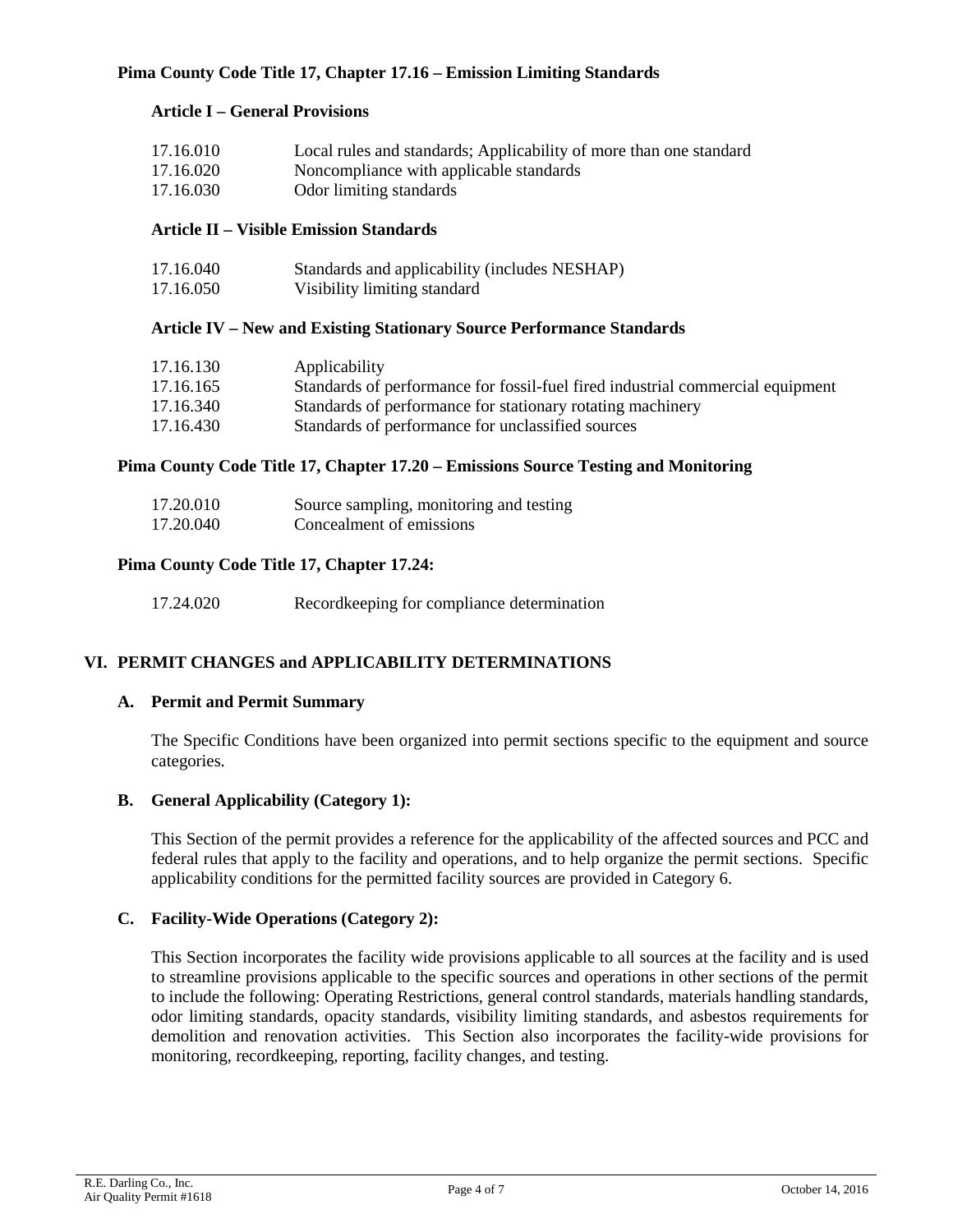# **D. Halogenated Solvent Cleaning (Category 3):**

This section incorporates national regulations to control toxic air pollutant emissions from solvent cleaning machines that use any of the following halogenated solvents: methylene chloride, perchloroethylene, trichloroethylene, 1,1,1,-trichloroethane, carbon tetrachloride, and chloroform.

Solvent cleaning machines are used to dry materials and remove soils, such as grease, wax, and oil from metal parts (such as nuts, bolts, and springs), circuit boards, sheet metal, assemblies, and other materials. R.E. Darling Co., uses trichloroethylene in their solvent cleaning operations. This regulation is a pollution prevention regulation that reduces solvent usage by requiring the use of good housekeeping practices and efficient, well-controlled cleaning machines.

## **E. Surface Coating and Solvent Degreasing Activities (Category 4):**

This Section incorporates primarily local regulatory conditions for surface coating (including paint spraying operations. R.E. Darling Co., has accepted enforceable limitations (operational limitations) to limit potential emissions below major source levels. This approach is called accepting a synthetic minor limitation and a demonstration of compliance with this limitation is supported with monitoring and recordkeeping requirements.

### **F. Fossil Fuel Fired Industrial and Commercial Equipment (Boilers and Heaters) (Category 5):**

This Section incorporates applicable PCC requirements and fuel restrictions for boilers, heaters, and fuel fired equipment to avoid certain requirements in PCC 17.16.165, 40 CFR Part 60, NSPS Subpart Dc and 40 CFR Part 63, NESHAP Subpart JJJJJJ. The specific applicability provisions for the boilers and heaters are included in Section 6 and indicated in the equipment list.

The listed boilers and heaters in the equipment list are limited to firing natural gas; or fuel oil. The specific definition for natural gas is taken from the NESHAP standard and is a broad definition that also includes LPG or Propane for use in temporary boilers or as an alternate fuel if required.

The fuel oils fired in the boilers are limited to distillate fuels No.1 and No.2 which are limited by ASTM fuel standards to contain no more than 0.5% weight Sulfur (5000 ppm<sub>mass</sub>). [ref. 40 CFR 63.11237, distillate fuel oil definition & ASTM D 396]. The permit restricts the boilers to firing this fuel to avoid triggering certain additional federal requirements.

The permit also restricts operation of dual fired boilers to the use of fuel oil only during periods of gas curtailment, gas supply interruption, startups, or periodic testing on liquid fuel to avoid triggering tune up requirements for boilers that are considered oil fired boilers subject to 40 CFR Part 63, Subpart JJJJJJ.

### **G. Specific Applicability Provisions (Section 6):**

This Section of the permit provides specific conditions that relate the applicability of facility sources, source categories, affected facilities, equipment, emission sources, installations, activities and operations at the facility to applicable standards.

The facility is required to submit a significant revision if the facility desires to fire fuels other than the allowable fuels in Section 3 of the permit.

## **VIII. Periodic Monitoring**

This is a Class II permit and, as such, does not include the mandatory submittal of a semiannual summary report of required monitoring or an annual compliance certification to the Control Officer. The permit requires the facility to maintain the required periodic monitoring records on site and their submittal as requested by the Control Officer in order to demonstrate compliance.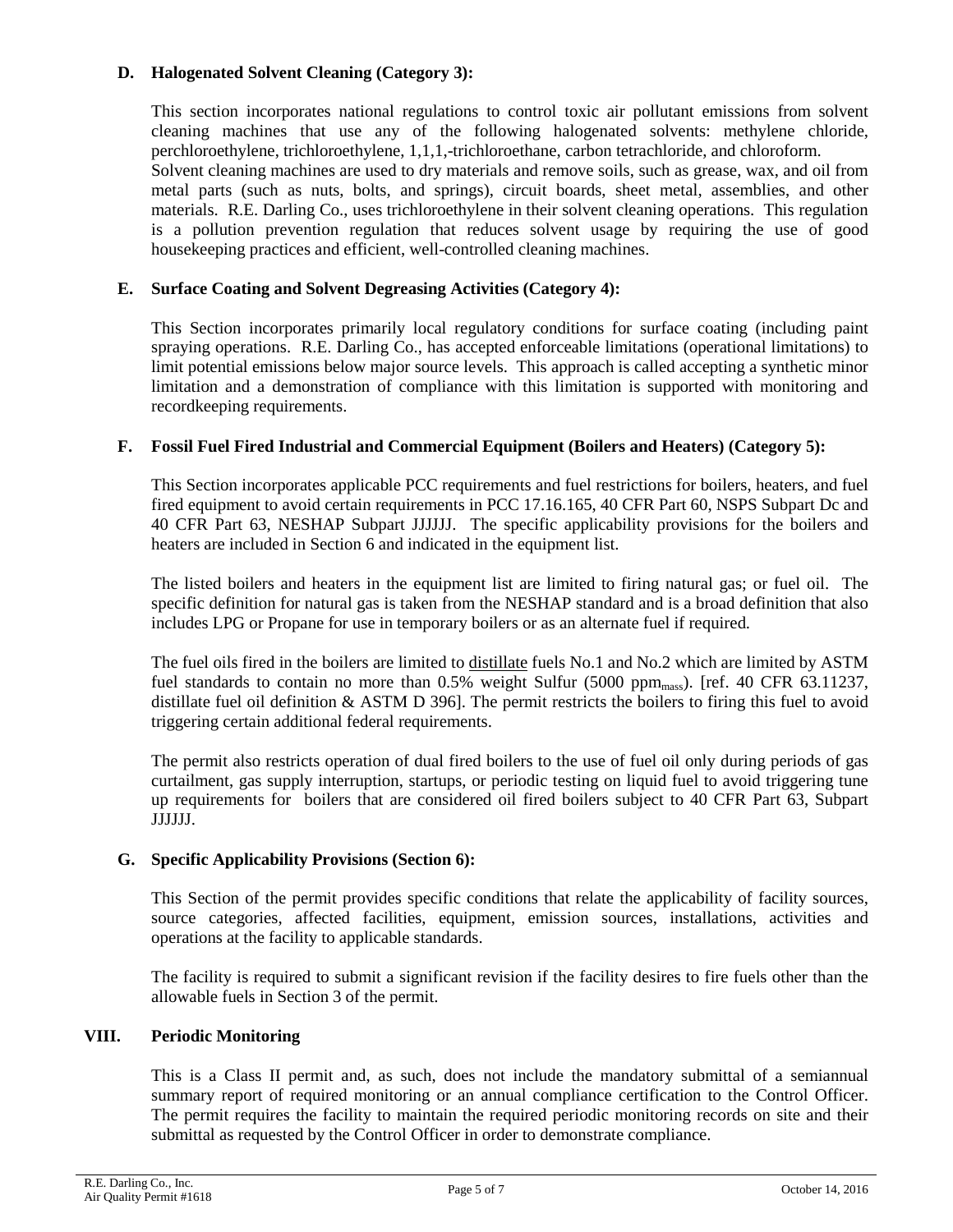### **IX. Control Technology Determination**

No control technologies needed to be determined; the source is not subject to RACT, BACT or LAER.

### **X. Exclusion of PCC Particulate Matter Discharge Rate Standards**

The applicable PCC rules for the maximum particulate discharge rates are not normally included for Class II and III area source permits as explained below.

- For particulate matter sources, the calculated maximum particulate matter discharge rate, as provided in Title 17, yields maximum rates that far exceed the emissions expected from most typical area sources. For example a 200 ton/hour process source, which is typical for an average construction aggregate screening operation, would be limited to a maximum particulate matter discharge rate of 40.4 lbs/hour or 177 tons/year. This limit far exceeds estimated emissions from typical sources using EPA AP-42 emission factors and the source is far more likely to exceed opacity and visibility limiting standards well before reaching this limit.
- With regard to fuel burning equipment, PCC 17.16.165.C limits the emissions of particulate matter from commercial and industrial fossil-fuel fired equipment (including but not limited to boilers). This limit is not normally included in permits because allowable emissions are consistently over an entire order of magnitude higher than EPA AP-42 estimated potential emissions. The chart below, illustrates the point.



**Comparison of Emissions of PM-10 for Boilers: PCC Allowable vs AP-42 Estimated**

Comparative Chart of Allowable Particulate Emissions Under Pima County Code, Title 17, and Estimated Potential Emissions based on EPA AP-42 Estimates for External Combustion Sources. Allowable emissions are consistently over ten times estimated potential emissions. Therefore, it is not necessary to include the standard in the permit explicitly, but by reference in Attachment 1.